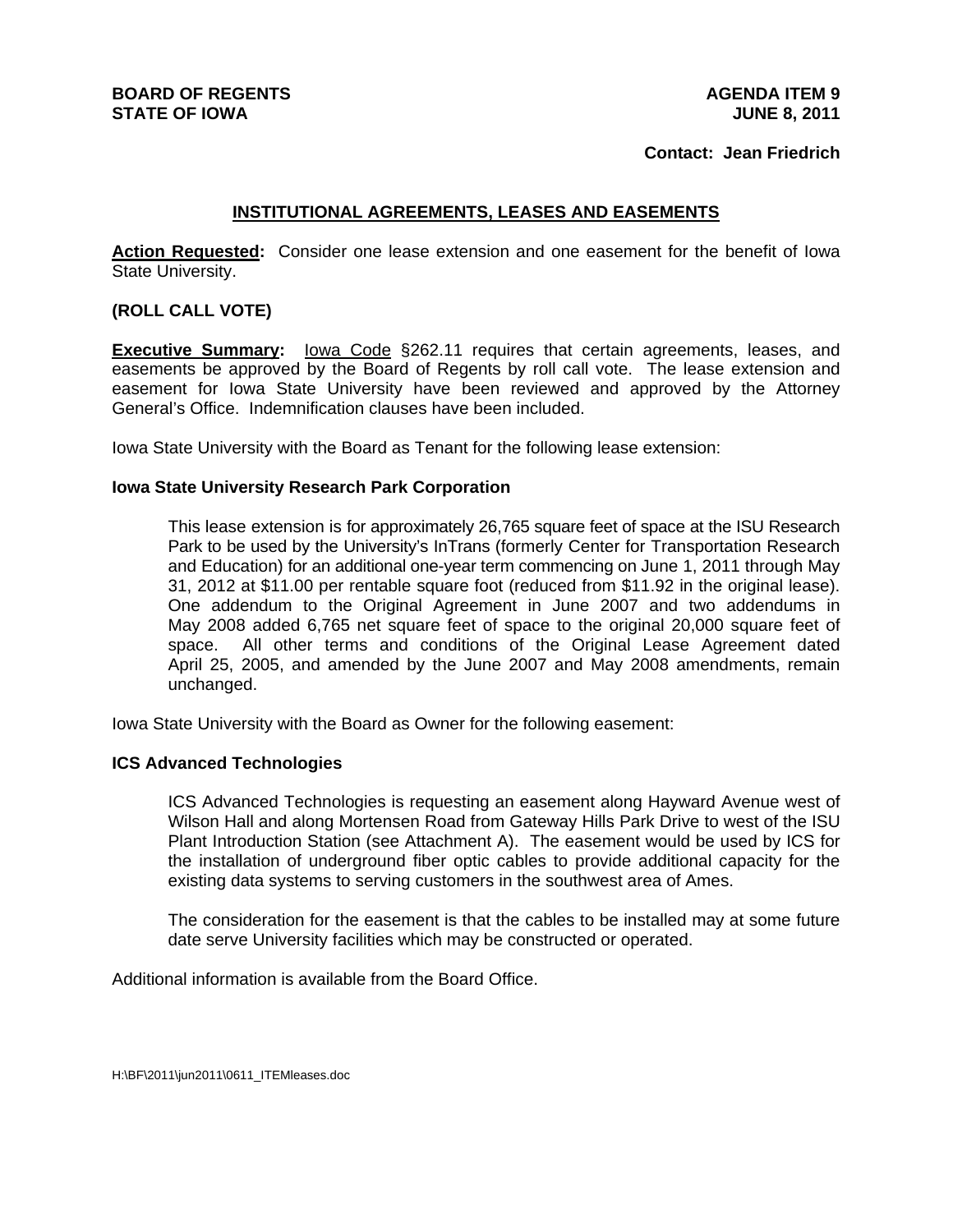**AGENDA ITEM 9 ATTACHMENT A PAGE 2**

# Story County, IA / City of Ames



Date Created: 4/22/2011 Overview AVE A٧F 着  $\overline{a}$  $\overline{a}$  $\bar{\mathbf{u}}$ HAYWARD **WELCH**  $\overline{\phantom{a}}$ E)  $\overline{a}$ STORM ST STORM ST **STORM ST** 料 p. is. Ħ Ħ 揖 н ۴ 證 --4 τ. ᆂ H Legend Legend Corporate Limits STATE AVE Townships Road Centerlines WELCH AVE  $--$  Lots  $\boxed{\phantom{1}}$  Parcels **HAYWARD AVE** ICS Fiber Easement 35'-45' South of centerline of Mortensen Rd. ICS Fiber Easement 33'-43' West of centerline of Hayward Ave. **MORTENSEN RD MORTENSEN PKWY** GATEWAY HILLS PARK DR STATE AVE Ń 451 ft

Last Data Upload: 4/22/2011 12:52:33 AM

Concerning Assessment Parcels and Platted Lots for the City of Ames:

The solid parcel boundary lines represent the legal description as recorded and are not necessarily the official<br>platted lot lines. Dashed lines are official platted lots. If a parcel contains dashed lines, please contact Ames Planning & Housing Department (515-239-5400) to determine which lines can be recognized for building permit or zoning purposes.



developed by The Schneider Corporation Schneider www.schneidercorp.com